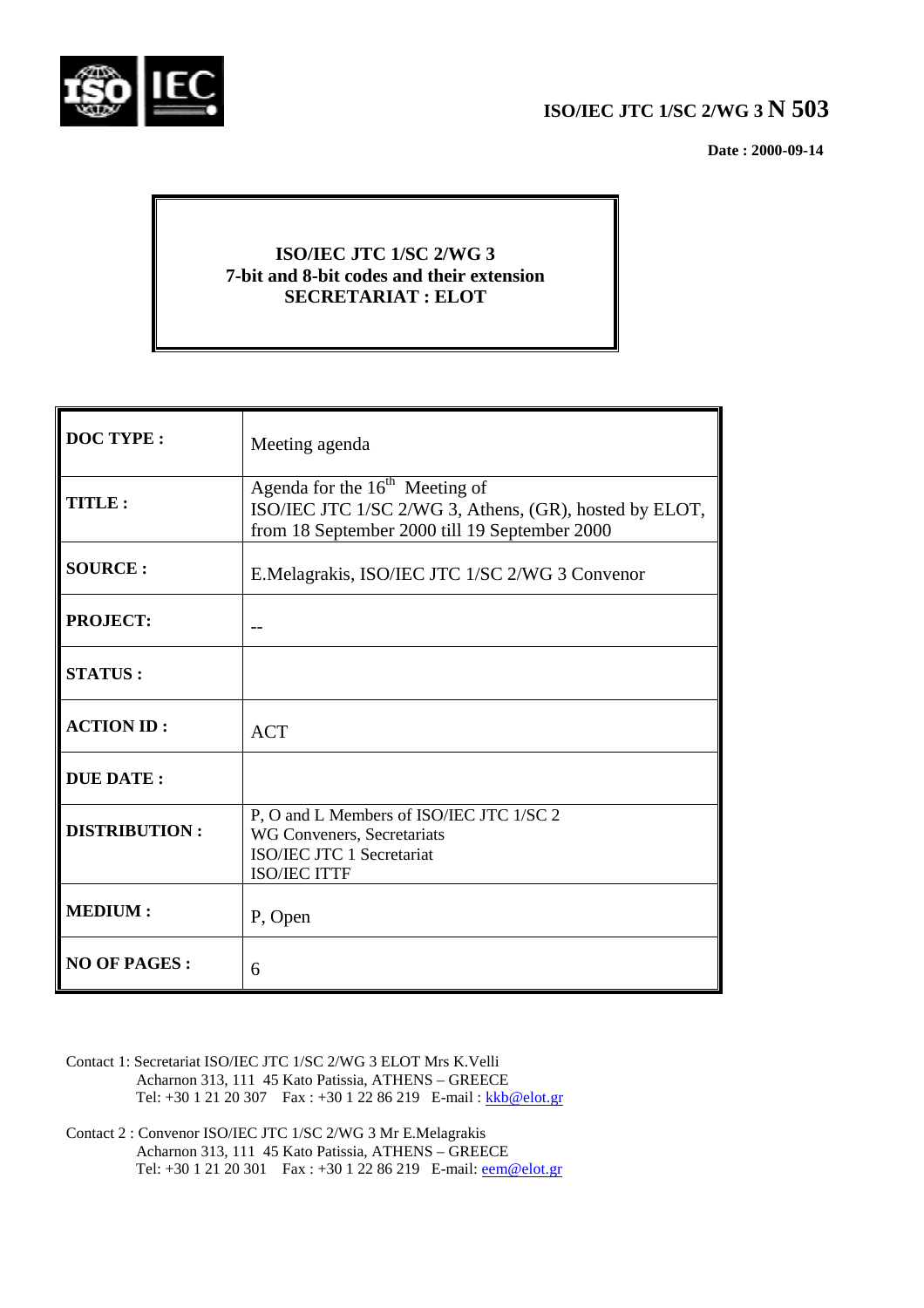## **ISO/IEC JTC 1/SC 2/WG 3 MEETING AGENDA**

- **1. Opening of the meeting**
- **2. Roll call of delegates**
- **3. Adoption of the agenda**
- **4. Approval of the minutes of meeting # 15**

## **5. Follow up of previous Resolutions**

- **5.1 Reconfirmation of ISO 2033 (for Information only WG3 resolution M15.5)**
- **5.2 Response to report on ETSI meeting (for Information only WG3 resolution M15.6)**
- 5.3 Status of the ISO/TC46/SC4 Character Set Projects, SC2 N 3356, N 3434, N 3439, N 3440,
- 5.4 Transfer of ISO 1073.2 to SC31, SC2 N 3433

## **6. Projects under development**

- **6.1 Project 02.04.0.00: ISO/IEC CD 2375 Disposition of comments** Document(s): SC2 N 3409, N 3390
- **6.2 Project 02.14.01: ISO/IEC FCD 6937 (WG3 resolution M15.3)** Document(s): SC2 N 3436, N 3437, N 3474
- 6.3 **Project 02.20.7 : ISO/IEC FCD 8859-7 Latin Greek character set Documents: SC2 N 3329, N 3382, WG3 N 501**
- 6.4 **Project 02.20.11 : ISO/IEC FCD 8859-11 Latin-Thai Alphabet Documents: SC2 N 3333 (FCD text), SC2 N3383 (Summary of voting on FCD), WG3 502**
- 6.5 **Project 02.20.16 : ISO/IEC FCD 8859-16 Latin Alphabet No 10 Documents: SC2 N 3389 (FCD text), SC2 N 3419**
- **6.6 Project 02.22: Status of the revision of ISO 10367 Document(s) : WG3 resolution M15.2**

## **7 Recent applications for Registration according to ISO 2375.**

- **7.1 Registration 227, "Greek-Latin", SC2 N 3334, comments in SC2 N 3372**
- 7.2 Registration 230 "Turkmen Alphabet" , SC2 N 3438, Comments in SC2 N 3461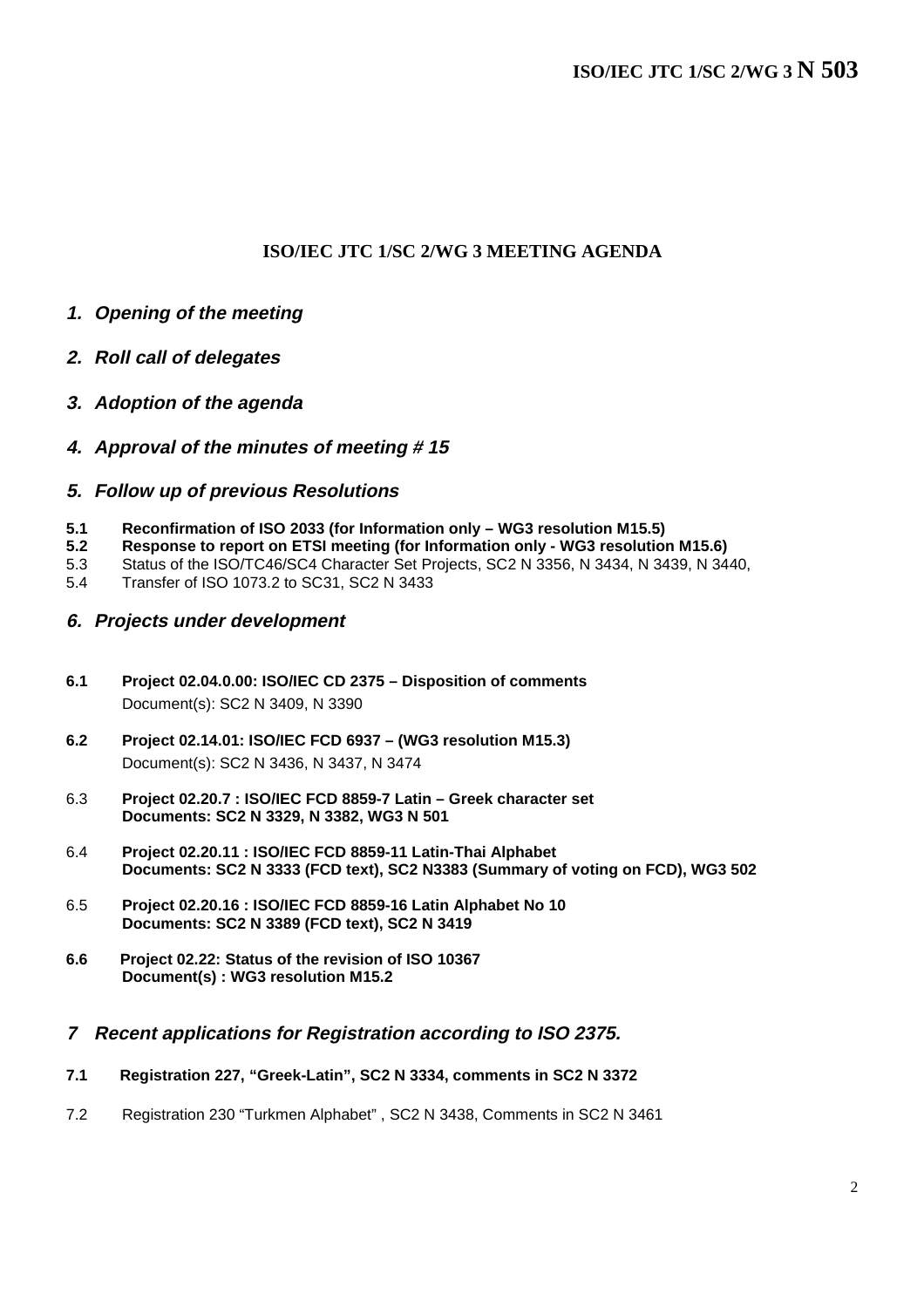# **7.1 8. Items for future work – WG3 program of work (Review of priorities and target dates-Review of project editors)**

 **JTC 1/SC 2/ WG 3 Programme of Work**

Updated: 2000-06-26

# **WG 3: 7 and 8 bit codes and extension techniques**

|   | $\ \text{NG}\ \text{SC} 2\text{ Project}\ $ | Title                                                                                                 | <b>Current</b><br><b>Stage</b> | Reference                                          | Editor                | <b>Target Date (Top)/Actual</b><br>Date (Bottom)                                                  |  |  |
|---|---------------------------------------------|-------------------------------------------------------------------------------------------------------|--------------------------------|----------------------------------------------------|-----------------------|---------------------------------------------------------------------------------------------------|--|--|
|   |                                             |                                                                                                       |                                |                                                    |                       | WD CD FCD DIS IS                                                                                  |  |  |
| 3 | 02.01                                       | Information technology - ISO<br>7-bit coded character set for<br>information interchange              |                                | ISO 646:1991                                       |                       | Published: 1991-12-01<br>(Third Edition)                                                          |  |  |
| 3 | 02.02                                       | Information technology --<br>Character code Structure and<br>extension techniques                     |                                | <b>ISO/IEC 2022:</b><br>1994                       | J.B.<br>Paterson      | Published: 1994-12-01<br>(Forth Edition)                                                          |  |  |
| 3 | 02.02.00.01                                 | Technical Corrigendum 1 to<br><b>ISO/IEC 2022</b>                                                     | $\overline{a}$                 | ISO/IEC<br>2022/Cor.1<br><b>SC2N3171</b>           |                       | Published: 1999-04-15                                                                             |  |  |
| 3 | 02.04                                       | Data Processing -- Procedure<br>for registration of escape<br>sequences                               |                                | ISO 2375: 1985                                     |                       | Published: 1985-11-01                                                                             |  |  |
| 3 | 02.04.00.00                                 | Revision of ISO 2375: 1985<br>Data Processing -- Procedure<br>for registration of escape<br>sequences | 3                              | SC2N3390                                           | M. Everson            | $99-$<br>$99-$<br>$99-$<br>$99-$<br>$00-$<br>07<br>09<br>09<br>12<br>02<br>99-<br>99-<br>07<br>11 |  |  |
| 3 | 02.08                                       | ISO 8-bit code for information<br>interchange -- Structure and<br>rules for implementation            | $\overline{a}$                 | <b>ISO/IEC 4873:</b><br>1991                       |                       | Published: 1991-12-15                                                                             |  |  |
| 3 | 02.13                                       | Control functions for coded<br>character sets                                                         |                                | ISO/IEC 6429:<br>1992                              |                       | Published: 1992-12-15<br>(Third Edition)                                                          |  |  |
| 3 | 02.14.01/02                                 | Revision of ISO/IEC 6937:<br>1994, Code graphic character<br>set for text communication               | 3                              | <b>SC2N3239</b>                                    | <u>K.</u><br>Simonsen | 99-<br>$\overline{a}$<br>$\overline{a}$<br>99-<br>98-<br>09<br>10<br>05                           |  |  |
| 3 | 02.14.03/04                                 | Control functions for text<br>communication                                                           | $\overline{a}$                 | <b>ISO/IEC 10538:</b><br>1991                      |                       | Published: 1991-09-15                                                                             |  |  |
| 3 | 02.16                                       | Registration of repertories of<br>graphic characters from ISO<br>10367                                | $\overline{a}$                 | <b>ISO/IEC 7350</b><br>1991                        | J. W. van<br>Wingen   | Published: 1991-12-15<br>(Second Edition)                                                         |  |  |
| 3 | 02.19                                       | Arabic 7-bit coded character<br>set for information interchange                                       | $\overline{a}$                 | ISO 9036: 1987                                     | K. Sherif             | Published: 1987-04-15                                                                             |  |  |
| 3 | 02.20.01                                    | 8-bit single-byte coded graphic<br>character sets --<br>Part 1: Latin alphabet No.1                   |                                | <b>ISO/IEC 8859-1:</b> J. B.<br>1998<br>(SC2N2988) | Paterson              | Published: 1998-04-15                                                                             |  |  |
| 3 | 02.20.02                                    | 8-bit single-byte coded graphic<br>character sets --<br>Part2: Latin alphabet No. 2                   | $\overline{a}$                 | ISO/IEC 8859-2: J. W. van<br>1999<br>(SC2N3092)    | Wingen                | Published: 1999-01-15                                                                             |  |  |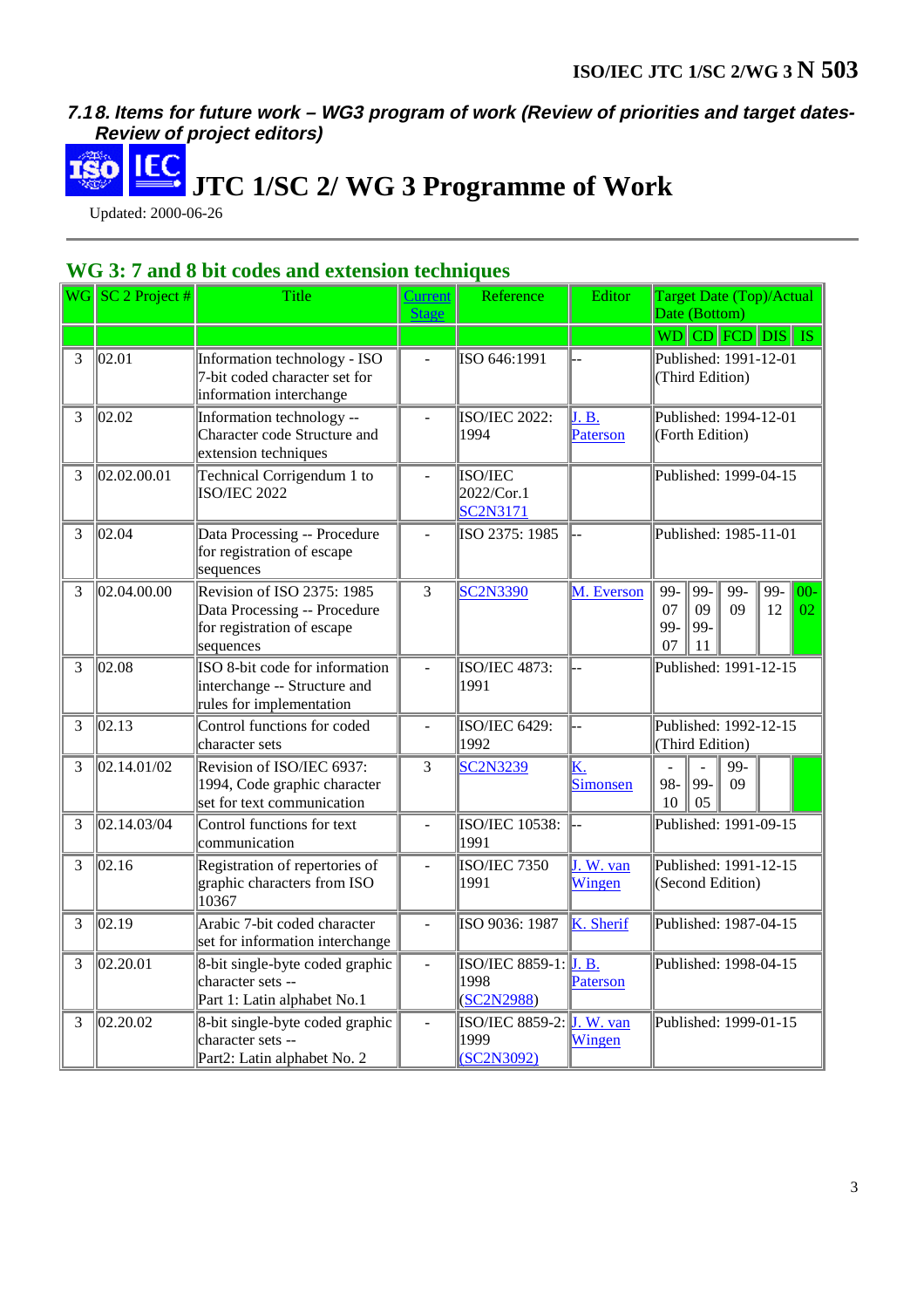# **ISO/IEC JTC 1/SC 2/WG 3 N 503**

| 3              | 02.20.03         | 8-bit single-byte coded graphic<br>character sets --<br>Part 3: Latin alphabet No. 3          |                  | $ISO/IEC 8859-3$ : J. W. van<br>1999<br>(SC2N3093) | Wingen                                   |                       |           | Published: 1999-01-15 |              |              |
|----------------|------------------|-----------------------------------------------------------------------------------------------|------------------|----------------------------------------------------|------------------------------------------|-----------------------|-----------|-----------------------|--------------|--------------|
| 3              | 02.20.04         | 8-bit single-byte coded graphic<br>character sets --<br>Part 4: Latin alphabet No. 4          |                  | ISO/IEC8859-4:<br>1998<br>(SC2N2990)               | K. I.<br>Larsson                         | Published: 1998-07-01 |           |                       |              |              |
| 3              | 02.20.05         | 8-bit single-byte coded graphic<br>character sets --<br>Part 5: Latin/Cyrillic alphabet       |                  | ISO/IEC 8859-5: $J$ . W. van<br>1999<br>(SC2N3094) | Wingen                                   | Published: 1999-01-15 |           |                       |              |              |
| 3              | 02.20.06         | 8-bit single-byte coded graphic<br>character sets --<br>Part 6: Latin/Arabic alphabet         |                  | $ISO/IEC 8859-6$ : K. Sherif<br>1999<br>(SC2N3096) |                                          | Published: 1999-01-15 |           |                       |              |              |
| 3              | 02.20.07         | 8-bit single-byte coded graphic<br>character sets --<br>Part 7: Latin/Greek alphabet          | 3                | <b>SC2N3329</b>                                    | E.elagrakis                              | 99-<br>05             | 99-<br>10 | 98-<br>04             | 98-<br>11    | $98 -$<br>07 |
| 3              | 02.20.08         | 8-bit single-byte coded graphic<br>character sets --<br>Part 8: Latin/Hebrew alphabet         |                  | $ISO/IEC 8859-8$ : S. Fuchs<br>1999<br>(SC2N3095)  |                                          |                       |           | Published: 1999-01-15 |              |              |
| 3              | 02.20.09         | 8-bit single-byte coded graphic<br>character sets --<br>Part 9: Latin alphabet No. 5          |                  | $ISO/IEC 8859-9$ : J. W. van<br>1999<br>(SC2N3097) | Wingen                                   | Published: 1999-01-15 |           |                       |              |              |
| 3              | 02.20.10         | 8-bit single-byte coded graphic<br>character sets --<br>Part 10: Latin alphabet No. 6         |                  | <b>ISO/IEC 8859-</b><br>10: 1998<br>(SC2N2992)     | K.I.<br><b>Larsson</b>                   | Published: 1998-07-15 |           |                       |              |              |
| 3              | 02.20.11         | 8-bit single-byte coded graphic<br>character sets --<br>Part 11: Latin/Thai character<br>set  | 3                | <b>SC2N3333</b>                                    | <b>B.Surayuth</b><br>J. W. van<br>Wingen |                       | 97-<br>02 | 99-<br>06             |              |              |
| $\overline{2}$ | 02.18.13         | 8-bit single-byte coded graphic<br>character sets -- Part 13: Latin<br>alphabet No.7          |                  | <b>ISO/IEC 8859-</b><br>13: 1998<br>(SC2N3098)     | I. Metra<br>J. W. van<br>Wingen          | Published: 1998-10-15 |           |                       |              |              |
| 3              | 02.20.14         | 8-bit single-byte coded graphic<br>character sets -- Part 14: Latin<br>alphabet No.8 (Celtic) |                  | <b>ISO/IEC 8859-</b><br>14: 1998<br>(SC2N3101)     | M. Everson                               | Published: 1998-11-15 |           |                       |              |              |
| 3              | 02.20.15         | 8-bit single-byte coded graphic<br>character sets -- Part 15: Latin<br>alphabet N. 9          |                  | <b>ISO/IEC 8859-</b><br>15: 1999<br>SC2N3091)      | A. LaBonte                               | Published: 1999-03-15 |           |                       |              |              |
| 3              | 02.20.16         | 8-bit single-byte coded graphic<br>character sets -- Part 16: Latin<br>alphabet N. 10         |                  | FCD 8859-16<br>(SC2N3389)                          | M. Everson<br>(Acting)                   |                       | 99-<br>11 | 99-<br>11             |              |              |
| 3              | 02.22            | Standardized coded graphic<br>character sets for use in 8-bit<br>codes                        |                  | <b>ISO/IEC 10367:</b><br>1991                      |                                          | Published: 1991-12-15 |           |                       |              |              |
| 3              | [02.22.00.00.01] | Technical Corrigendum 1 to<br><b>ISO/IEC 10367</b>                                            | $\boldsymbol{2}$ |                                                    | J. W. van<br>Wingen                      |                       |           |                       | $98 -$<br>06 | $ 98-$<br>12 |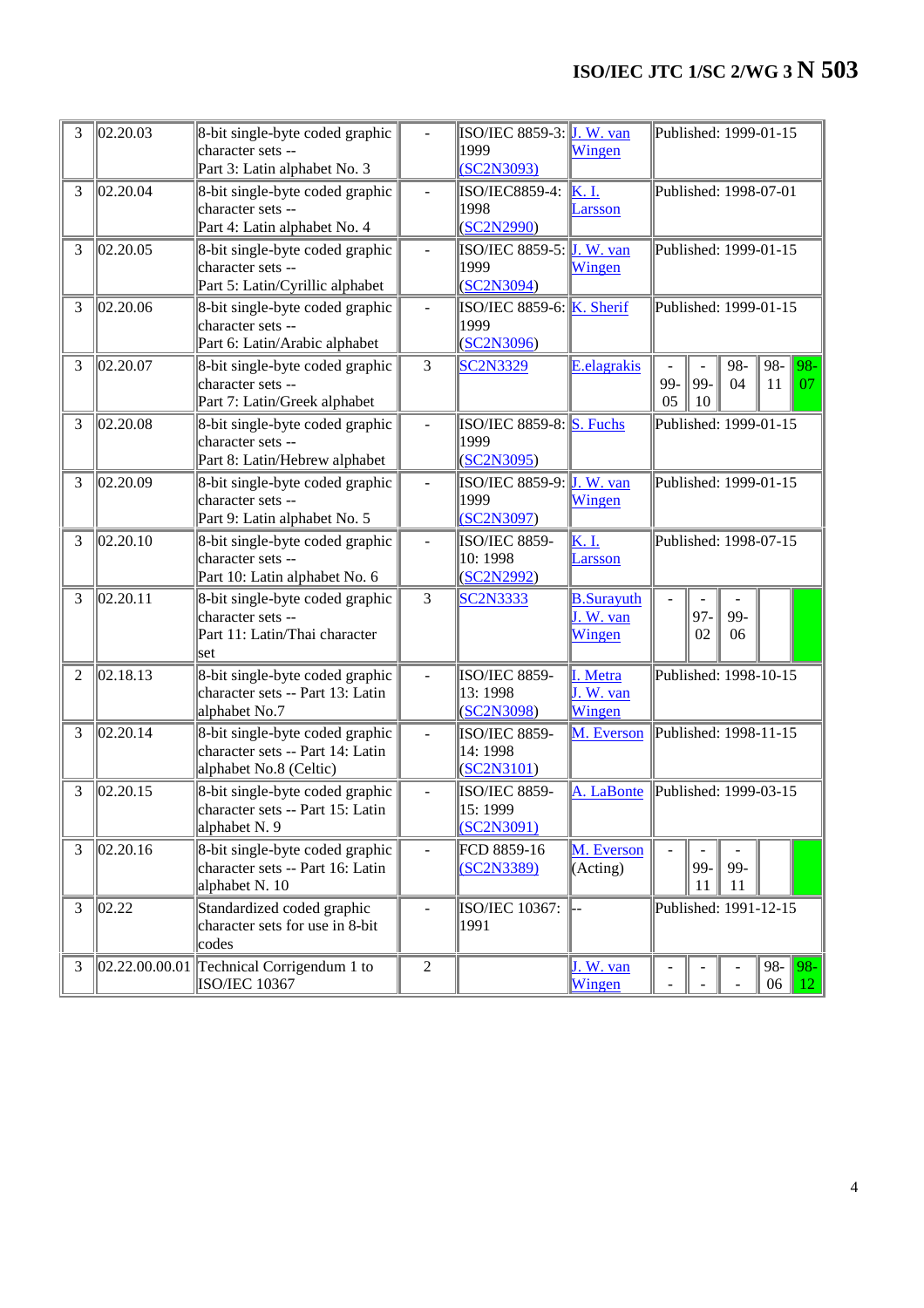# **ISO/IEC JTC 1/SC 2/WG 3 N 503**

| 3 | 02.26.01  | Alphanumeric character sets<br>for optical recognition -- Part 1:<br>Character set OCR-A -- Shapes<br>and dimensions of the printed<br>image                                    | ISO 1073-<br>1:1976 |                 | Published: 1976       |
|---|-----------|---------------------------------------------------------------------------------------------------------------------------------------------------------------------------------|---------------------|-----------------|-----------------------|
| 3 | 02.26.02  | Coded character sets --<br>Alphanumeric character sets<br>for optical recognition -- Part 2:<br>Character set OCR-B -- Shapes<br>and dimensions of the printed<br>image         | ISO 1073-2:<br>1976 | K.I.<br>Larsson | Published: 1976-12-01 |
| 3 | 02.00962  | Implementation of the 7- bit<br>coded character set and its 7-<br>bit and 8-bit extensions on 9-<br>track $12,7$ mm $(0.5$ in)<br>magnetic tape                                 | ISO 962:1974        |                 | Published: 1974       |
| 3 | 02.01113  | Representation of the 7- bit<br>coded character set on punched<br>tape                                                                                                          | ISO 1113:1979       |                 | Published: 1979       |
| 3 | 02.01154  | Punched paper tape --<br>Dimensions and location of<br>feed holes and code holes                                                                                                | ISO 1154:1975       |                 | Published: 1975       |
| 3 | 02.01681  | Unpunched paper cards --<br>Specification                                                                                                                                       | ISO 1681:1973       |                 | Published; 1973       |
| 3 | 02.01831  | Printing specifications for<br>optical character recognition                                                                                                                    | ISO 1831:1980       |                 | Published: 1980       |
| 3 | 02.02033  | Information processing --<br>Coding of machine readable<br>characters (MICR and OCR)                                                                                            | ISO 2023: 1983      |                 | Published: 1983       |
| 3 | 02.02047  | Graphical representations for<br>the control characters of the 7-<br>bit coded character set                                                                                    | ISO 2047:1975       |                 | Published: 1975       |
| 3 | 02.03275  | Implementation of the 7- bit<br>coded character set and its 7-<br>bit and 8-bit extensions on 3,81<br>mm magnetic cassette for data<br>interchange                              | ISO 3275:1974       |                 | Published: 1974       |
| 3 | 02.06586  | Implementation of the ISO 7-<br>bit and 8- bit coded character<br>sets on punched cards                                                                                         | ISO 6586:1980       |                 | Published: 1980       |
| 3 | 02.06936  | Information processing --<br>Conversion between the two<br>coded character sets of ISO 646<br>and ISO 6937-2 and the CCITT<br>international telegraph alphabet<br>No. 2 (ITA 2) | ISO 6936:1988       |                 | Published: 1988       |
| 3 | 02.05426* | Extension of the Latin alphabet<br>coded character set for<br>bibliographic information<br>interchange                                                                          | ISO 5426:1983       |                 | Published: 1983-11-01 |